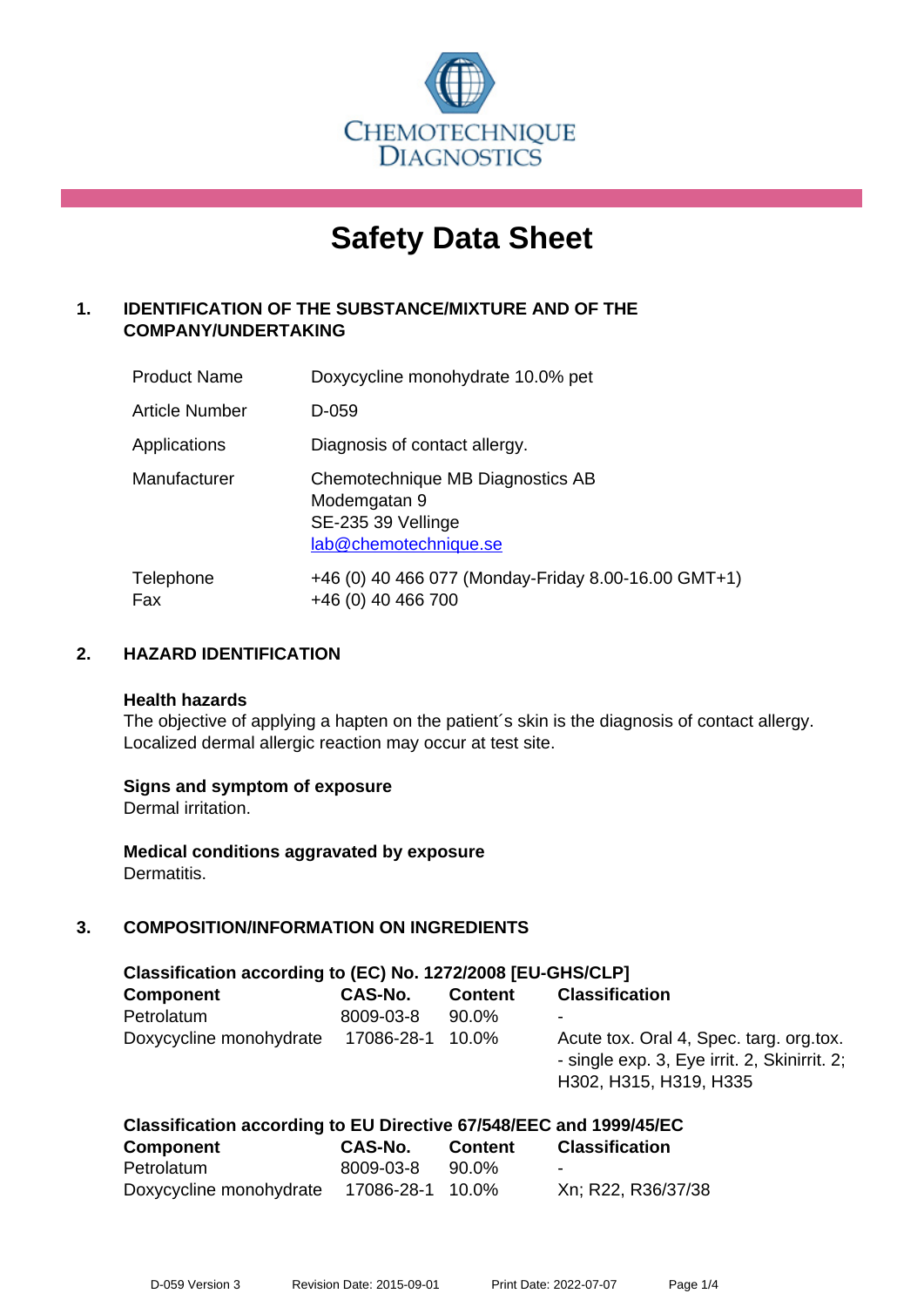## **4. FIRST AID MEASURES**

## **Emergency and first aid procedures**

Obtain medical attention.

# **5. FIRE-FIGHTING MEASURES\***

#### **Suitable extinguish media**

CO2, powder or water spray. Fight larger fires with water spray or alcohol resistant foam.

# **For safety reasons unsuitable extinguishing agents**

Water with full jet.

## **Special protective equipment for fire-fighters**

Wear self-contained respiratory protective device. Wear fully protective suit.

\*Data is shown for petrolatum only

## **6. ACCIDENTAL RELEASES MEASURES**

**Steps to be taken if material is released or spilled** Contain and place in a closed container.

# **7. HANDLING AND STORAGE**

**Precautions to be taken in handling and storage** Store dark at 5-8 C. Avoid extended exposure to light. FOR EXTERNAL USE ONLY.

# **8. EXPOSURE CONTROLS/PERSONAL PROTECTION**

**Respiratory protection** Not required.

**Ventilation** Local exhaust.

**Protective gloves** Disposal gloves.

#### **Eye protection** Not required with normal use.

## **Work/Hygienic practices**

Wash hands after each use.

## **9. PHYSICAL AND CHEMICAL PROPERTIES**

Odour **Odourless** 

Appearance Yellow Semi-solid

Melting point\* 50-55° C Flash point\*  $>100^{\circ}$ C

Boiling point\* No data available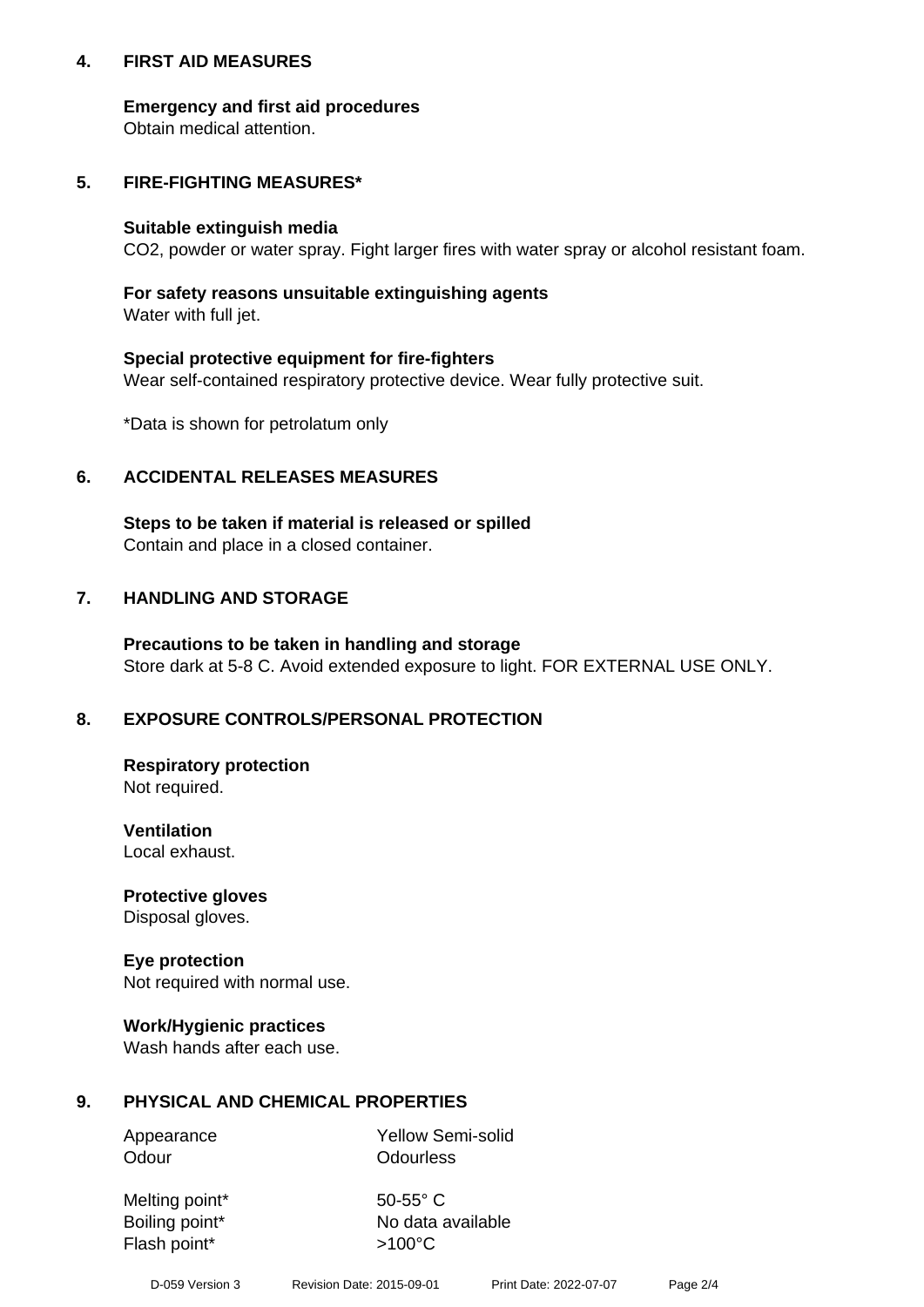Density\* No data available. Solubility in/Miscibility with Water\*

Self ignition\* Product does not self ignite. Danger of explosion\* Product does not present an explosion hazard. Insoluble

\*Data is shown for petrolatum only

# **10. STABILITY AND REACTIVITY**

#### **Incompability**

May react with strong oxidizing agents.

#### **Stability**

Stable at recommended storage conditions.

#### **Hazardous byproducts**

Combustion may generate CO, CO2 and other oxides.

**Hazardous polymerization**

Will not occur.

## **11. TOXICOLOGICAL INFORMATION**

No data available.

## **12. ECOLOGICAL INFORMATION**

No data available.

## **13. DISPOSAL CONSIDERATIONS**

#### **Waste disposal method**

Comply with federal, state/provincial and local regulation.

#### **14. TRANSPORT INFORMATION**

Not dangerous goods.

# **15. REGULATORY INFORMATION**

The classification is according to the latest editions of the EU lists, and extended by company and literature data.

#### **16. OTHER INFORMATION**

#### **Text of H-statements and R-phrases mentioned in Section 3**

| Acute tox. Oral 4<br>Spec. targ. org. tox. - single exp. 3<br>Eye irrit. 2 |                           | Acute toxicity, Oral (Category 4)<br>Specific target organ toxicity - single |          |
|----------------------------------------------------------------------------|---------------------------|------------------------------------------------------------------------------|----------|
|                                                                            |                           | exposure (Category 3)<br>Eye irritation (Category 2)                         |          |
| D-059 Version 3                                                            | Revision Date: 2015-09-01 | Print Date: 2022-07-07                                                       | Page 3/4 |